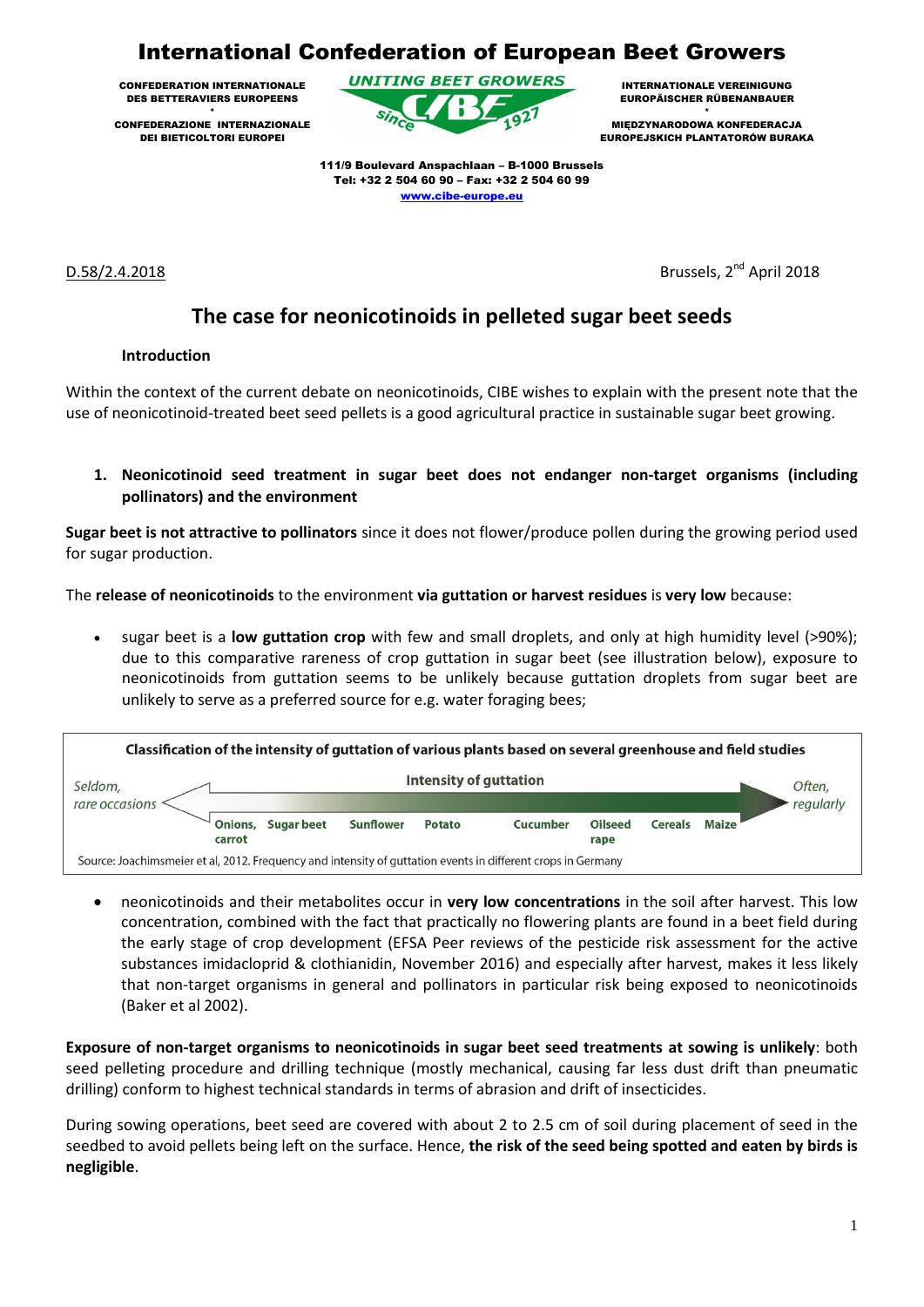In pelleted beet seed, the insecticide **is not on the surface but underneath the outermost layer of the beet seed pellet.** This outside layer has a **high seed coating quality** with a very **high resistance of treated seeds to abrasion** (seed batches of sugar beet generally contain very small amounts of dust, Nuyttens et al, 2013) and thus a **low risk for dust emission** (see also illustration below).



Furthermore, the residual effect of the neonicotinoid seed treatment begins to end around 90 days after sowing; after this period of protection from pests in the early developmental stages of sugar beet, it is normal to observe considerable insect life in beet fields, be it crop pests (such as black aphids) as well as non-target organisms such as ladybirds, hover flies (*Syrphidae*) and green lacewings (*Chrysopidae*), whose larvae contribute effectively to the reduction of black aphid colonies. A study performed by Baker et.al. in 2001 showed that the insecticides applied as **seed treatments to the sugar beet have little or no effect on non-target invertebrates within the soil environment**. There were no significant effects on earthworms, acarians or collembola in soil cores, nor were there significant effect on carabids, staphylinids, spiders or collembola in pitfall traps.

**The principal argument to include neonic-treated sugar beet seed in the extended ban on neonicotinoids** is that a **risk to bees has been identified or cannot be excluded as regards residue in soil and succeeding crops**. These may take up the neonic residue from the sugar beet crop and thus present a risk to bees. Thus, EFSA's peer reviews of the pesticide risk assessments of the neonic active substances imidacloprid and clothianidin published in November 2016 concluded that for **all field uses considered in a succeeding crop scenario, a high risk was identified or could at least not be excluded**.

However, in order to pose a serious risk to pollinating insects, including bees, the succeeding crop:

- has to encounter sufficient residue of neonicotinoid in the soil once it has germinated and started to grow;
- has to take up sufficient amount of neonicotinoid residues from the soil so as to have an adverse on insects trying to feed on it or trying to pollinate it;
- has to flower at some stage during its crop cycle to attract pollinators;
- must have flowers which are attractive to bees.

The residues identified in succeeding crops are generally lower than reported residues from direct seed treated crops. Even in the direct seed treated crop, the effect of the neonicotinoid active substance is limited in time:

The **residue of neonic seed treatment in the sugar beet itself** has reached such **low levels** at **around 90 days after sowing** that it is **no longer effective against insect pests** (for example black aphids, caterpillars) attacking the beet **from late June** onwards.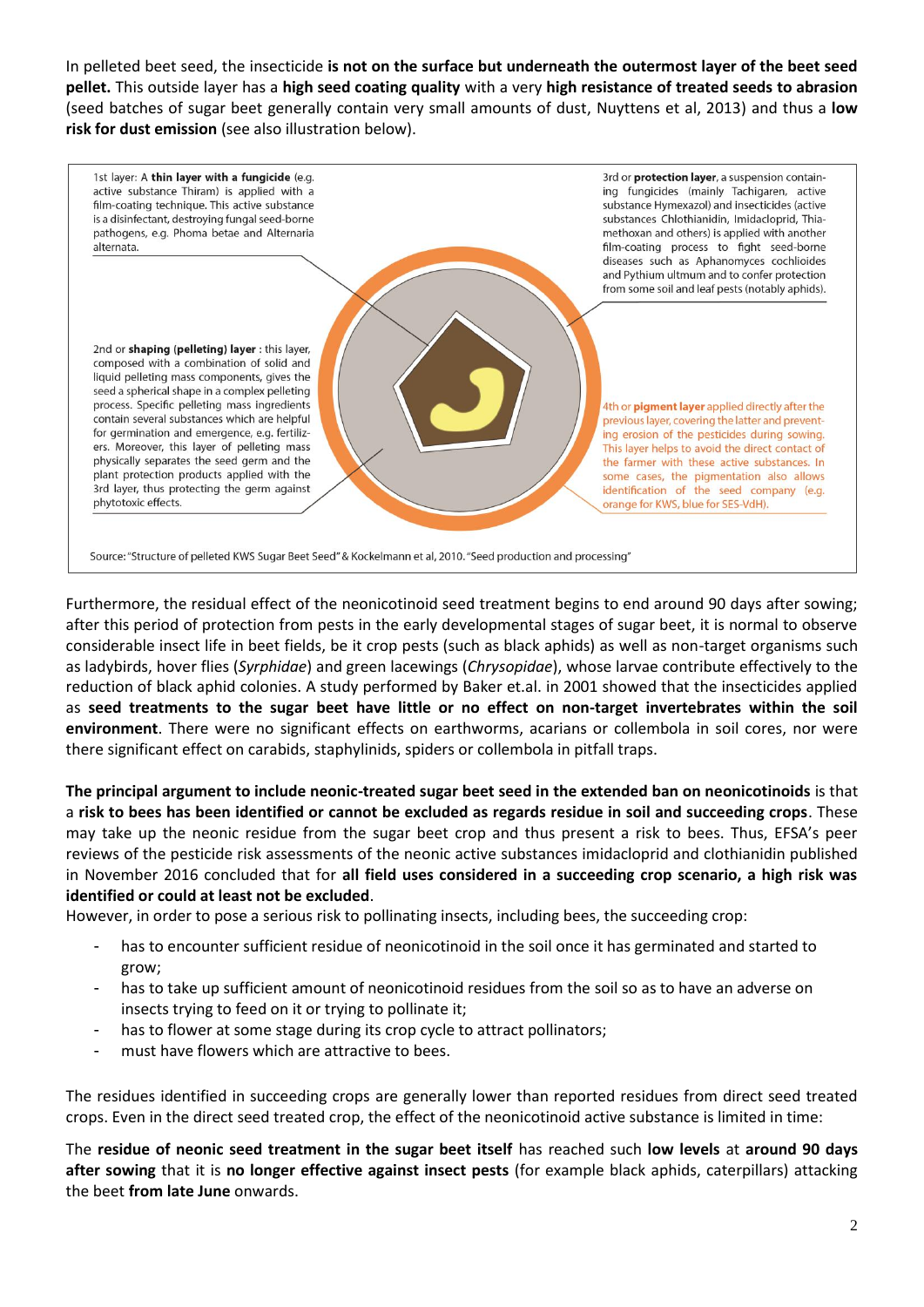It follows from this that the **neonicotinoid residue in the seed pellet which was not taken up by the beet seedling and therefore released into the soil** and thus in principle available for uptake by the roots of the growing sugar beet, is also **no longer present in significant quantity to control insect pests attacking the beet from late June** onwards.

**By the time the sugar beet are harvested** (usually from September through to December, i.e. **at least two and a half months after the neonicotinoid residue in soil and crop has ceased to be effective against insect pests**), **residue of neonicotinoids from seed treatment in sugar beet will be even lower**.

**By the time the crop succeeding sugar beet in the rotation is sown**, which would be after the harvesting of sugar beet at the earliest (and thus **well over two and a half months after the neonic residue has ceased to be effective against insect pests** attacking the beet) **residue of neonicotinoids from seed treatment in sugar beet would be even lower still**.

**By the time bees are likely to visit the succeeding crop** (be it a flowering crop or not) in the spring/summer following the beet harvest, **9 to 12 months will have passed since** late June of the preceding crop year, when **the residue of neonicotinoid from sugar beet seed treatment had ceased to be effective against insect pests attacking the beet**.

**In most crop rotations including sugar beet** (above 85% in for example Germany, in many countries above 90%), **sugar beet are followed by cereals** (regarded by most scientists as not a bee attractive crop) as the first succeeding crop. Other crops following sugar beet in the rotation include potatoes (a crop possibly visited by bees), maize (bee attractive crop), and (less frequently) other root crops, pulses and oil seeds, which may include bee attractive crops, may follow. Where oilseed rape is grown in the same rotation with sugar beet, it is usually grown one or two years before sugar beet and practically never constitutes the crop succeeding sugar beet, (winter oilseed rape needing to be sown around mid-August, well before sugar beet are harvested).

While it cannot be completely excluded that flowering succeeding crops form part of the crop rotation with sugar beet, they are

- very unlikely to be the dominant rotational crop and
- even more unlikely to be the first crop succeeding sugar beet.

Existing data show that **neonicotinoid residues in soil and guttation water of succeeding crops, whether they succeed sugar beet or other neonicotinoid seed-treated crops, constitute a very low risk for bees (see Section A below).** 

#### **A. Studies of neonicotinoid residues in succeeding crops**

**For example, residues of imidacloprid and its metabolites** imidacloprid-5-hydroxy and imidacloprid-olefin (Ythier, 2014) as well as of **clothianidin and its metabolites** thiazolylnitroguanidine and thiazolylmethylurea (Jarratt, 2014) were determined in bee relevant matrices (e.g. in guttation, pollen and nectar) collected from untreated flowering crops cultivated as succeeding crops after *inter alia* sugar beet.

#### **1. Imidacloprid residue studies in France:**

**Studies conducted in France in 2014 on fields with a history of imidacloprid use**, and as such with natural aged soil residues of this active substance, showed that:

| <b>Before cultivation</b> | Residues of imidacloprid in soil ranged between 35 and 59 µg/kg dry soil;                      |
|---------------------------|------------------------------------------------------------------------------------------------|
| of untreated crops        |                                                                                                |
| In guttation drops        | Imidacloprid residue ranged between less than the limit of detection (LOD) of 0.3 µg/L and     |
| collected from            | 5.7 µg/L (and thus several orders of magnitude below neonicotinoid values measured in          |
| untreated maize           | guttation droplets from seed treated maize), while residues of imidacloprid metabolites        |
|                           | were below the limit of quantification (LOQ) of 1 $\mu$ g/L and, in the case of the metabolite |
|                           | imidacloprid-olefine, even below the LOD of 0.3 µg/L.                                          |
| In maize pollen           | Imidacloprid residue ranged from below the LOD of 0.2 µg/kg) to 2.5 µg/kg, but was in all      |
|                           | but one sample below 1 µg/kg and in at least 17 out of 27 samples below the LOQ of 0.6         |
|                           | $\mu$ g/kg), while residues of imidacloprid metabolites were below the LOD of 0.3 $\mu$ g/kg.  |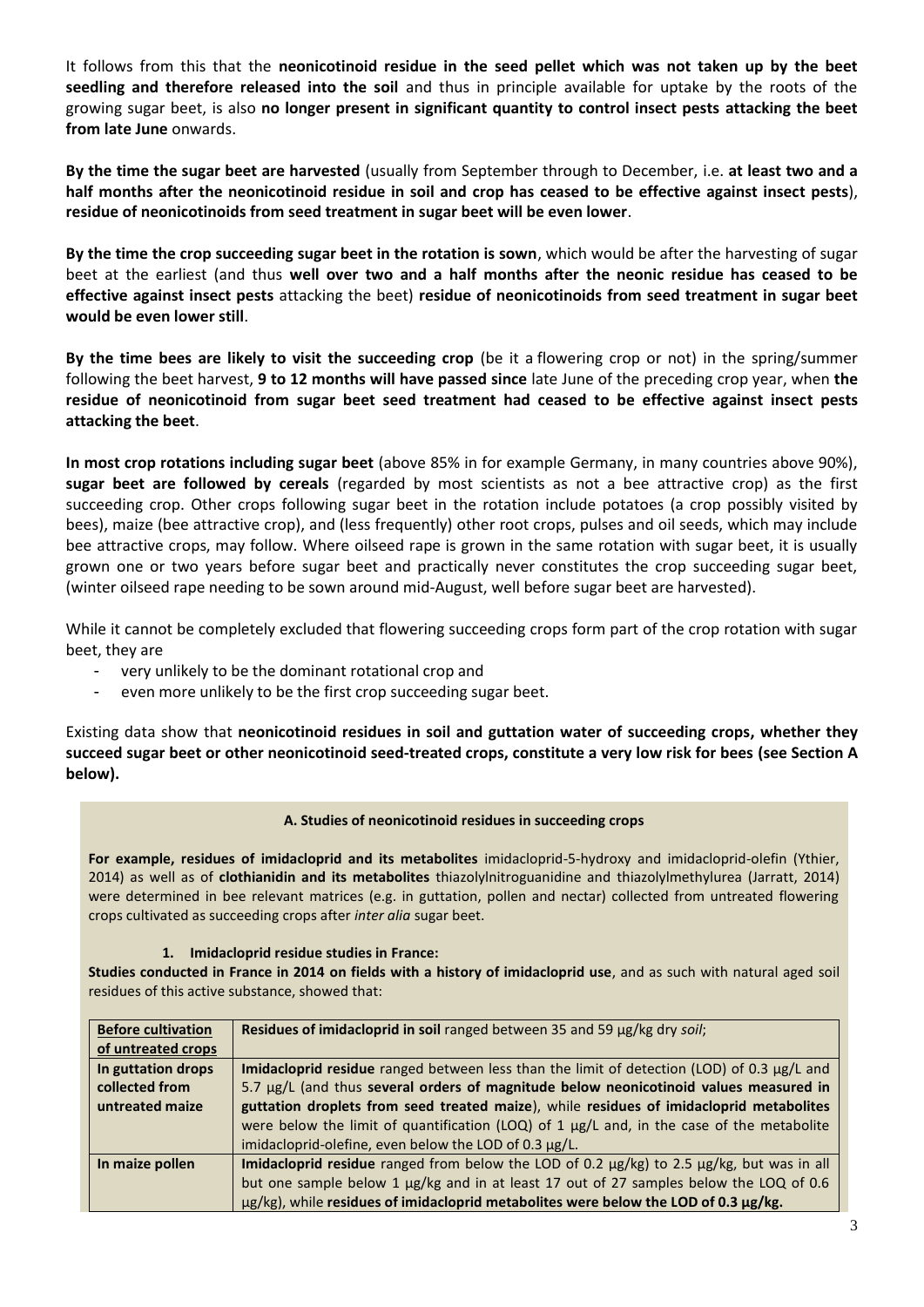| <b>Analysis of Phacelia</b> | Revealed generally low residue levels, with:                                                           |
|-----------------------------|--------------------------------------------------------------------------------------------------------|
| pollen and nectar           | • imidacloprid residues in pollen mostly (in 25 samples out of 27) below the LOQ of 0.6<br>$\mu$ g/kg; |
|                             | • imidacloprid residues in nectar ranging from below the LOQ of $<$ 0.3 $\mu$ g/kg) to 3.5 $\mu$ g/kg, |
|                             | but with 26 out of 27 samples containing residues $< 0.5 \mu g/kg$ ;                                   |
|                             | • residues of imidacloprid metabolites in pollen and nectar below the LOQ of 1 $\mu$ g/kg and          |
|                             | in the case of nectar always below the LOD of 0.3 µg/kg.                                               |
| <b>Analysis of oilseed</b>  | Revealed generally low residue levels, with:                                                           |
| rape (OSR) pollen           | • imidacloprid residues ranging from below the LOQ of 0.6 to 1.3 $\mu$ g/kg in pollen and from         |
| and nectar                  | below the LOQ of 0.3 µg/kg to 0.7 µg/kg in nectar;                                                     |
|                             | • residues of imidacloprid metabolites in pollen & nectar always below the LOD of 0.3<br>$\mu$ g/kg.   |

## **2. Clothianidin residue studies in the UK:**

**Studies conducted in the UK in 2014 on fields with a history of clothianidin use** and as such with natural aged soil residues of this active substance, showing that:

| <b>Before cultivation</b><br>of untreated crops         | Residues of clothianidin in soil ranged between 16 and 80 µg/kg dry soil.                                                                                                                                             |
|---------------------------------------------------------|-----------------------------------------------------------------------------------------------------------------------------------------------------------------------------------------------------------------------|
| In guttation drops<br>collected from<br>untreated maize | Clothianidin residue ranged between below the LOD of 0.3 $\mu$ g/L and 43.0 $\mu$ g/L, while<br>residues of clothianidin metabolites ranged between below LOD of 0.3 µg/L and 1.9 µg/L.                               |
| In maize pollen                                         | Clothianidin residue ranged from below the LOQ of 0.6 $\mu$ g/kg to 1.5 $\mu$ g/kg, while residues of<br>clothianidin metabolites were always below the LOD of 0.3 µg/kg.                                             |
| In <i>Phacelia</i> pollen                               | Clothianidin residue ranged from below the LOQ of 0.6 $\mu$ g/kg to 1.5 $\mu$ g/kg, while residues of<br>clothianidin metabolites were mostly below the LOD of 0.3 µg/kg and always below the LOQ<br>of 1 $\mu$ g/kg. |
| In <i>Phacelia</i> nectar                               | Clothianidin residue ranged from below the LOQ of 0.1 $\mu$ g/kg to the LOQ of 0.3 $\mu$ g/kg, while<br>residues of clothianidin metabolites were always below the LOD of 0.3 µg/kg.                                  |

Furthermore, the issue of neonicotinoid residue in soil and crops following sugar beet continues to be investigated (see Section B below).

#### **B. Overview of ongoing residue/succeeding crop studies**

## **1. 'Soil Residue' Study (DE):**

'Ad hoc' assessment of soil residues on ca. 50 sites, non-GLP (good laboratory practice). In 2017, soil concentrations were measured in 50 field soils in Germany where thiamethoxam-treated sugar beets had been grown in 2016. The mean thiamethoxam soil residue one year after sowing (Spring 2017) was 2.3 μg/kg, ranging from non-detectable to 7.7 μg/kg.

|                                                                      | <b>Results</b>    | Soil residues (μg/kg) April 2017 |                  | Soil residues (µg/kg) July 2017 |                  |  |  |  |
|----------------------------------------------------------------------|-------------------|----------------------------------|------------------|---------------------------------|------------------|--|--|--|
| <b>TMX</b> product                                                   |                   | <b>Thiamethoxam</b>              | <b>CGA322704</b> | Thiamethoxam                    | <b>CGA322704</b> |  |  |  |
| <b>Cruiser Force</b><br>(actual application<br>rates 54-72g a.s./ha) | Mean <sup>a</sup> | 2.3                              | 3.5              | 1.7                             | 5.2              |  |  |  |
|                                                                      | <b>SD</b>         | 1.9                              | 1.8              | 2.2                             | 2.8              |  |  |  |
|                                                                      | <b>COV</b>        | 83.7%                            | 53.0%            | 130.4%                          | 53.2%            |  |  |  |
|                                                                      | <b>Maximum</b>    | 7.7                              | 8.7              | 13.6                            | 11.3             |  |  |  |
|                                                                      | <b>Minimum</b>    | $<$ LOD                          | 0.54             | $<$ LOD                         | $<$ LOD          |  |  |  |

*Summary of thiamethoxam and CGA322704 soil residues following planting of thiamethoxam treated sugar beet in spring 2016*

*TMX = thiamethoxam; a.s. = active substance; SD = standard deviation; COV = coefficient of variance; LOD = Limit of Detection; LOQ = Limit of Quantification* 

*Thiamethoxam LOQ = 1.0 μg/kg ; LOD = 0.3 μg/kg*

*CGA322704 LOQ = 0.1 μg/kg; LOD = 0.03 μg/kg*

*<sup>a</sup>Including all samples (n=50); <LOD considered as 0; <LOQ considered as ½ LOQ*

*Source: Evaluation of the risk from succeeding crops of thiamethoxam treated sugar beet seeds to honey bees, Syngenta note on thiamethoxam sugar beet seed treatment, 3rd October 2017*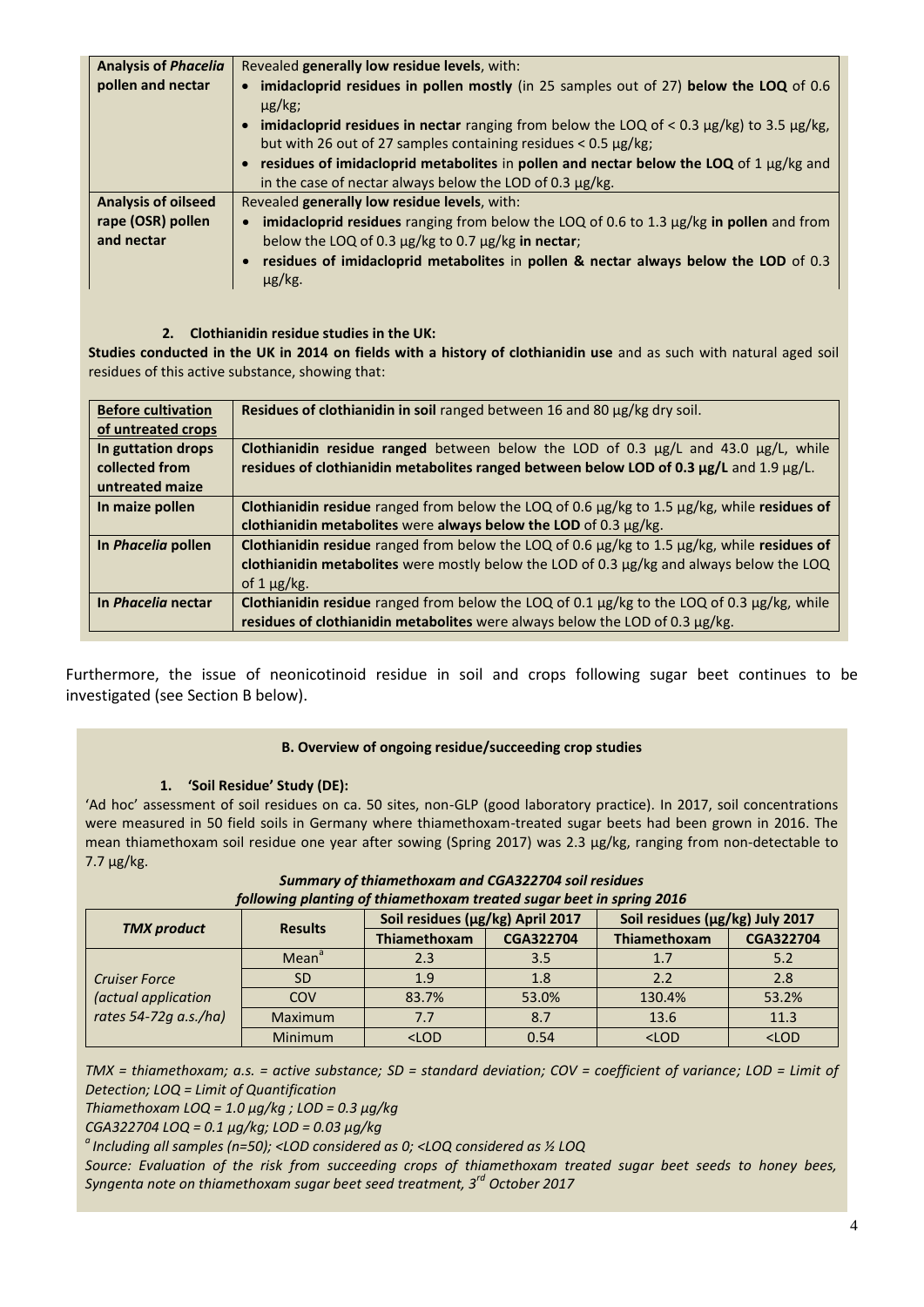## **2. 'Monitoring' study (DE & AT):**

'Ad hoc' assessment of soil, pollen & nectar residues on 3 sites, GLP

- Mix of bee-attractive surrogate succeeding crops (Oilseed rape -OSR-, *Phacelia*, potato, maize) which are planted into fields which previously had treated sugar beet the previous season.

On three field sites located across Germany and Austria where thiamethoxam treated sugar beet were planted in spring 2016, untreated succeeding crops (spring oilseed rape, maize, potato and *Phacelia*, represent a range of flowering succeeding crops likely to be in rotation with sugar beet were grown in 2017. Prior to sowing these untreated succeeding crops, soil samples were collected for residue analysis. During flowering, soil, pollen and nectar samples were collected for residue analysis. The first data available for oilseed rape (OSR), maize and *Phacelia* are presented in the table below. The final report will be available in March 2018.

| Summary of thiamethoxam pollen and nectar residues in sugar beet succeeding crops |  |
|-----------------------------------------------------------------------------------|--|
| Reference: Syngenta on-going study                                                |  |

| <b>TMX</b> product<br>in seed | <b>Crops</b>                                | <b>Application</b><br>rate<br>(g.a.s./ha) | Location                | Crop<br>succeeding | <b>Maximum pollen/nectar residues</b><br>$(\mu$ g/kg) |         |                   |               |
|-------------------------------|---------------------------------------------|-------------------------------------------|-------------------------|--------------------|-------------------------------------------------------|---------|-------------------|---------------|
| treatment                     |                                             |                                           |                         | sugar beet in      | <b>Thiamethoxam</b>                                   |         | <b>CGA 322704</b> |               |
|                               |                                             |                                           |                         | 2017               | <b>Nectar</b>                                         | Pollen  | <b>Nectar</b>     | <b>Pollen</b> |
| <b>Cruiser Force</b>          | <b>Treated</b><br>sugar beet<br>sown in     | 75                                        | Groß-                   | <b>OSR</b>         | $<$ LOQ                                               | $<$ LOQ | $<$ LOQ           | 1.5           |
|                               |                                             |                                           | Umstadt,                | Maize              | n.r.                                                  | $<$ LOQ | n.r.              | 2.5           |
|                               |                                             |                                           | Germany                 | Phacelia           | $<$ LOQ                                               | $<$ LOQ | $<$ LOQ           | 6.3           |
| <b>Cruiser Force</b>          | spring 2016,<br>followed by<br>an untreated | 54                                        | Bergen,<br>Germany      | <b>OSR</b>         | 0.55                                                  | $<$ LOQ | $<$ LOQ           | $<$ LOQ       |
|                               |                                             |                                           |                         | Maize              | n.r.                                                  | 2.6     | n.r.              | 2.6           |
|                               |                                             |                                           |                         | Phacelia           | $<$ LOQ                                               | $<$ LOQ | $<$ LOQ           | $<$ LOQ       |
| Cruiser<br>600 FS             | flowering                                   | 60                                        | Remisbreite,<br>Austria | <b>OSR</b>         | n.d.                                                  | n.d.    | n.d.              | n.d.          |
|                               | crop sown in                                |                                           |                         | Maize              | n.r.                                                  | 2.5     | n.r.              | $<$ LOQ       |
|                               | spring 2017                                 |                                           |                         | Phacelia           | $<$ LOQ                                               | $<$ LOQ | $<$ LOQ           | $<$ LOQ       |

*TMX = thiamethoxam; OSR: Oilseed rape; LOQ = Limit of Quantification; n.a. = not relevant (maize does not produce nectar); n.d. = not determined: plants were not viable due to dry weather conditions*

*Thiamethoxam LOQ =1.0 μg/kg (pollen); 0.5 μg/kg (nectar)* 

*CGA322704 LOQ = 1.0 μg/kg (pollen and nectar)*

*Source: Evaluation of the risk from succeeding crops of thiamethoxam treated sugar beet seeds to honey bees, Syngenta note on thiamethoxam sugar beet seed treatment, 9th November 2017*

**Thiamethoxam residues in nectar and pollen were very low in the untreated oilseed rape following planting of treated sugar beet the previous year**. Residues in nectar ranged from <LOQ (0.5 μg/kg) to 0.55 μg/kg, while pollen residues were all <LOQ (1.0 μg/kg). The 90th percentile thiamethoxam residue value in nectar is 0.25 μg/kg (assuming the <LOQ values are equal to half the LOQ). Maize pollen residues were also very low and ranged from <LOQ (1.0 μg/kg) to 2.6 μg/kg. The 90th percentile residue value in pollen is 0.74 μg/kg. Thiamethoxam residues in nectar and pollen of *Phacelia* were all <LOQ (1.0 μg/kg for pollen and 0.5 μg/kg for nectar).

**CGA322704 residues were also very low**, with pollen residues ranging from <LOQ (1.0 μg/kg) to 1.5 μg/kg, while nectar residues were all <LOQ (1.0 μg/kg). The 90th percentile CGA322704 residue value in pollen is 1.43 μg/kg (assuming the <LOQ values are equal to half the LOQ). Maize pollen residues were again low and ranged from <LOQ (1.0 μg/kg) to 2.6 μg/kg. The 90th percentile residue value in pollen is 1.8 μg/kg. CGA322704 residues were < LOQ (1.0 μg/kg) in all of the *Phacelia* nectar samples, and in all but one *Phacelia* pollen sample. The 90th percentile CGA322704 residue values are therefore <LOQ (1.0 μg/kg) for pollen and nectar.

In summary, a maximum thiamethoxam residue of 0.55 μg/kg was detected in nectar (OSR) and 2.6 μg/kg in pollen (maize); a maximum CGA322704 residue of 6.3 μg/kg was detected in pollen (Phacelia) while all residues in nectar were non-quantifiable (<LOQ). Therefore, the maximum total residues for thiamethoxam + CGA322704 are 1.05 μg/kg (0.55 (TMX) + 0.5 (CGA322704) μg/kg) in nectar and 8.9 μg/kg in pollen.

These values are below the no observed effect concentrations of 10 to 20 μg/kg for bees, previously agreed by EFSA to be relevant for colony assessment (IfZ, 2017).

## **3. Guttation study (DE & AT):**

Residues in guttation fluid of succeeding crops are lower than those in guttation fluid of treated crops. Therefore, the risk to bees from guttation in succeeding crops is expected to be low. This was confirmed in the most recent studies where maize was grown after treated sugar beet. Thiamethoxam-treated sugar beet seeds were sown in three field sites across Germany and Austria in spring 2016. In spring 2017, untreated succeeding crops were sown (spring oilseed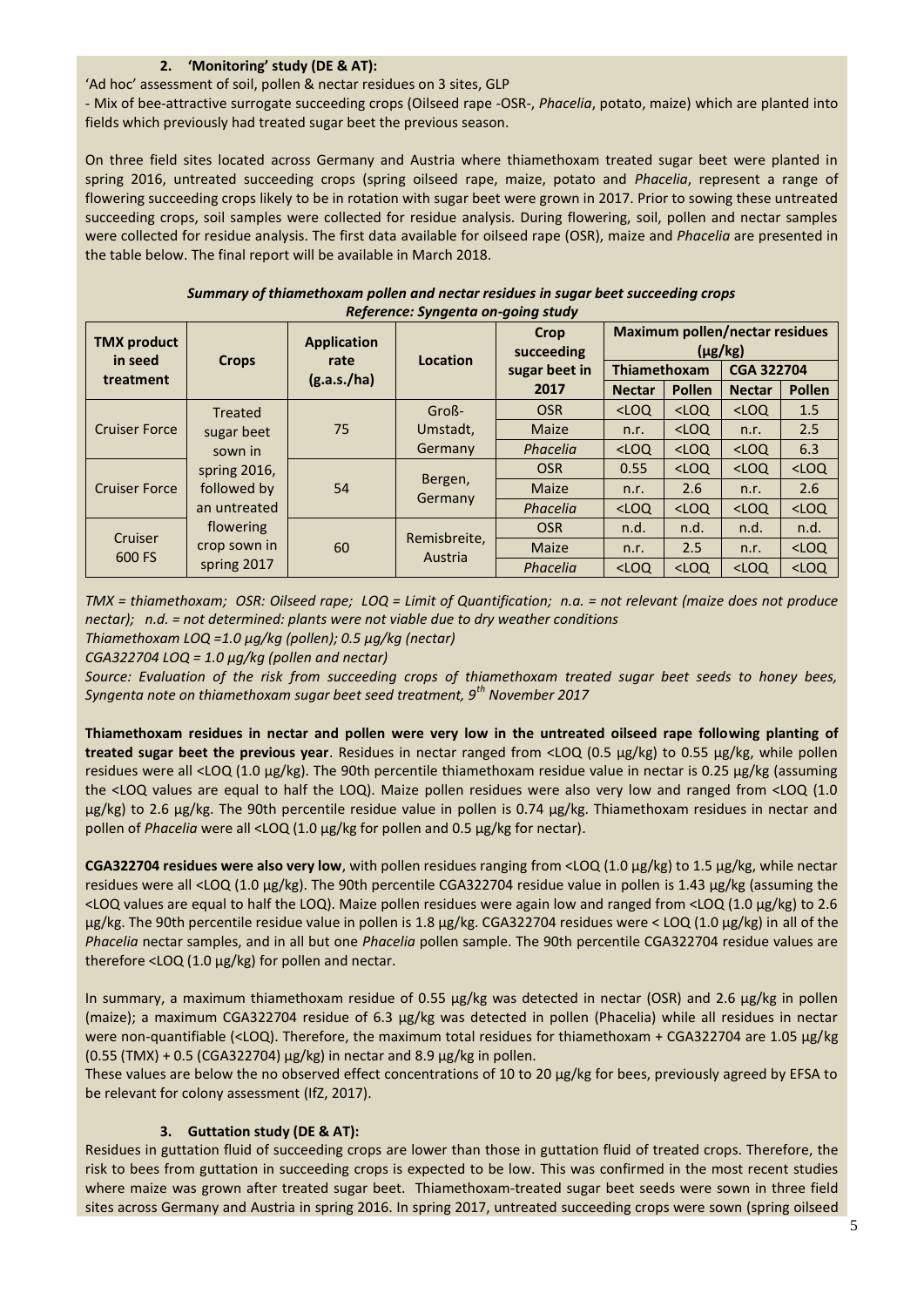rape, maize, potato and *Phacelia*), representing a range of flowering succeeding crops. As far as guttation is concerned, maize is a more than suitable proxy for cereals. Indeed, maize is a crop in which the frequency, duration and intensity of guttation is more pronounced than in other crops. Guttation samples from maize were also collected for residue analysis. The first data are presented below, further data are expected in early 2018 and a final report will be available in March 2018.

The data from the studies on treated sugar beet and those on untreated maize grown as a succeeding crop are shown in the figure below. The **residues in maize are very low** (**4 orders of magnitude lower than the peak residues in sugar beet guttation fluid**). Based on the maize guttation data, a bee would have to consume (not collect) 0.4 - 0.5ml guttation fluid per day to reach the LD50 or 10-day LC50 (4-5 times its bodyweight); it would need to consume 2.5 times its bodyweight in guttation fluid to exceed the 10-day NOEC (level at which no mortality is observed). It is worth recalling that the frequency, duration and intensity of guttation is more pronounced in maize than in other crops. Thus, the results obtained are a "worst-case" scenario, from which it can be inferred that the risk to bees from guttation from cereals succeeding sugar beet (the most frequent scenario in a rotation with sugar beet) can be expected to be even lower.

#### *Comparison of thiamethoxam + CGA322704 residues in guttation fluid sampled from sugar beet grown from thiamethoxam-treated seed with those in guttation fluid sampled from maize planted as a succeeding crop to treated sugar-beet*



# **4. 'Standard Exposure' study (DE, PL, AT, UK, IT):**

'Full control' assessment of soil, pollen & nectar residues on 8 sites, to GLP, where seed-treated sugar beet is grown and then followed directly after harvest by non-treated succeeding crops.

- Mix of bee-attractive surrogate succeeding crops (OSR, Phacelia, potato, maize)
- Report available in spring 2019

- Provide broad geographic spread of residue data in relevant bee attractive matrices

#### **5. Study of residue in soil of crops succeeding sugar beet in Spain** (commissioned by the autonomous community of Castile and Léon):

Results of analyses of soil samples taken in autumn 2017 from 6 fields where cereals were grown in 2017 following sugar beet in 2016 showed that all neonicotinoid residues detected were below the level of quantification (10 μg/kg).

So far, these results for flowering and non-flowering succeeding crops do not indicate a high risk for pollinators. Given the numerous dilution effects (degradation processes of active substance in soil and plant, soil tillage, number of years (at least two, in most cases 3 to 5) between sugar beet in crop rotation) as well as the fact that in most cases the crop succeeding sugar beet is not a flowering (i.e. pollinator attractive) crop, a risk to pollinators can be considered negligible.

Finally, there is considerable uncertainty regarding the risk assessments on the basis of which EFSA had concluded that for all field uses considered in a succeeding crop scenario, a high risk was identified or could at least not be excluded. In fact, it would appear that these risk assessments:

were based on the single worst-case residue value recorded in the submitted succeeding crop studies;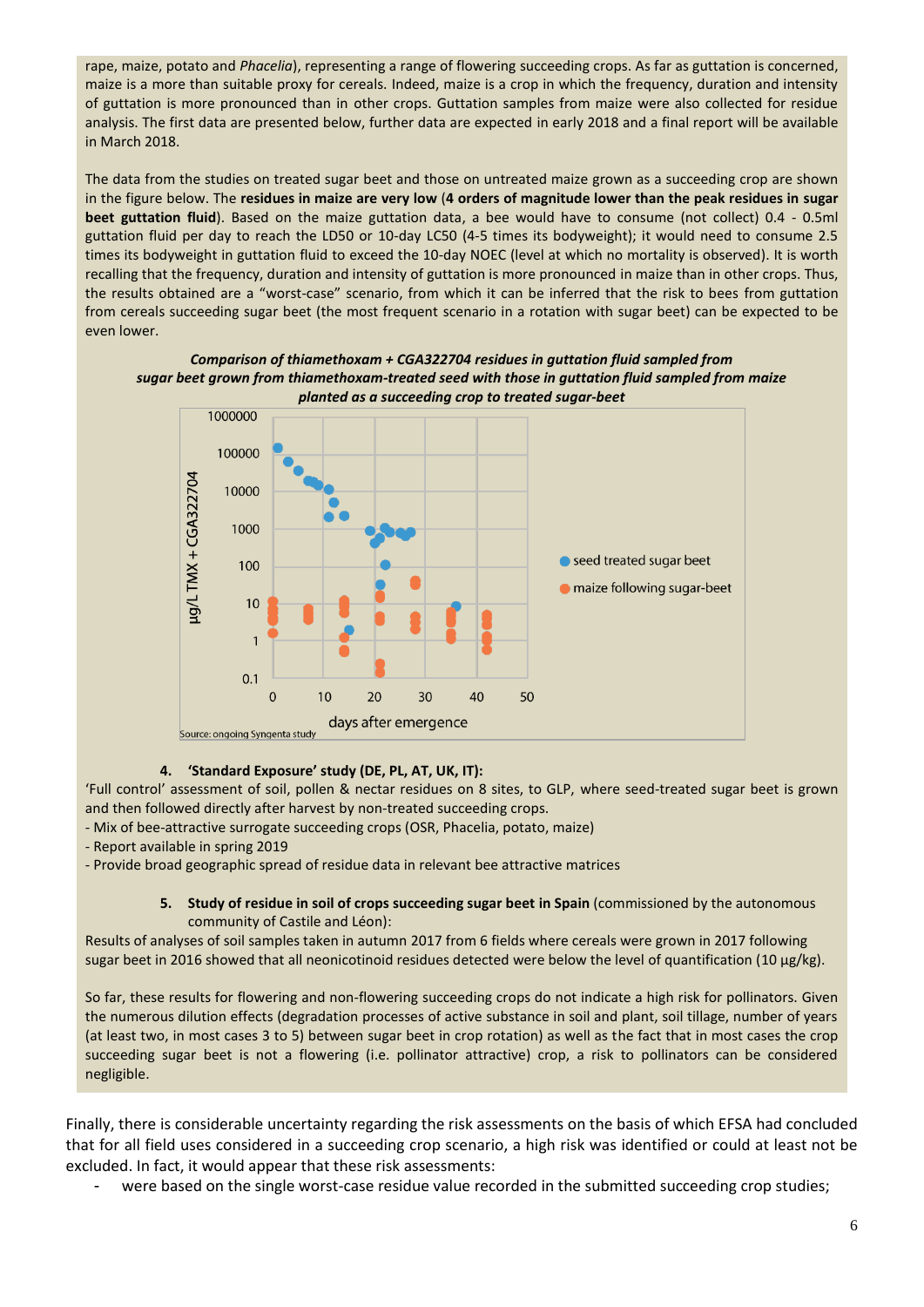- did not consider whether flowering crops occur in crop rotations with sugar beet;
- did not consider to what extent flowering crops occur in crop rotations with sugar beet;
- did not consider to what extent a flowering crop is the first crop succeeding sugar beet in a crop rotation;
- apparently define cereals as "bee attractive", despite this definition being defined by EFSA themselves as "controversial evidence" and certainly not corresponding to the vast majority of scientific opinion, including recent publications by the United States Department of Agriculture (USDA) and the Dutch Board for the Authorisation of Plant Protection Products and Biocides (Ctgb).

The new Conclusions of the EFSA impact assessments, published on 28th February 2018, essentially repeat the previous conclusions as regards risks to bees in the succeeding crop scenario for sugar beet, with essentially the same data gap (assuming a bee attractive succeeding crop, rather than a succeeding crop which is not attractive to bees, such as cereals, which account for over 90% of the crops succeeding sugar beet in the rotation).

Furthermore, validated methods for acute oral and contact Tier 1 studies on bumble bees, as well as validated methods for chronic oral toxicity tests for honey bees, which confirm the reliability and reproducibility of testing methods, were only adopted by OECD in October 2017.

# **2. Neonicotinoid seed treatment protects the sugar beet crop from up to 15 different pests and associated diseases they may transmit and has a low environmental impact compared to post-emergence spraying**

# **Effectiveness against beet yellows viruses (BYV, BChV and BMYV<sup>1</sup>** )

Beet yellows viruses are beet diseases transmitted by aphids. Historically and in the absence of effective insecticides, it was responsible for the principal yield losses in beet cultivation. Nowadays this disease is controlled through the use of neonicotinoids which allows the control of aphids for up to 14 weeks post drilling until the plants reach the 12 leaf stage and the development of mature plant resistance to aphids (the virus vectors) (see also illustration below).



Modelling virus yellows in sugar beet, Qi et al, 2004

## **Protection of the developing seedling**

 $\overline{a}$ 

The **systemic uptake of neonicotinoids** in plants leads to sufficient protection of all parts of the plant against many harmful arthropod pests (not only the peach potato aphid *Myzus persicae* and the early migrations of black

**<sup>1</sup>** BYV = Beet Yellow Virus; BChV = Beet Chlorosis Virus; BMYV = Beet Mild Yellow Virus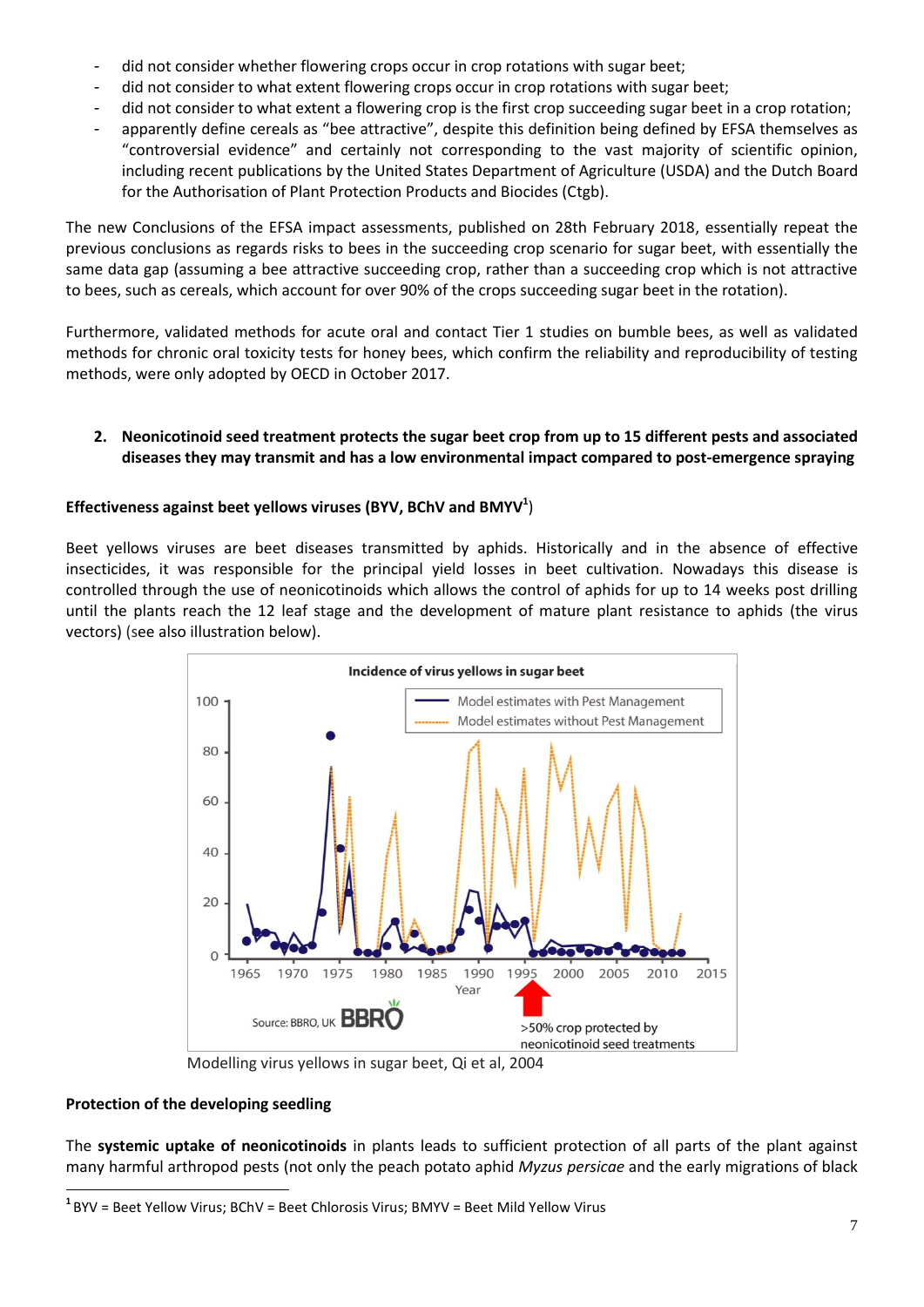bean aphid *Aphis fabae*, but also e.g. *Atomaria* flies, *Blaniulus* millipedes, *Scutigerella symphyla* centipedes, *Agriotes* larvae, leatherjackets (partial control), *Collembola* springtails, *Pegomyia* flies, flea beetles, leaf beetles, thrips, *Lygus* bugs) during critical stages of crop growth (up to 12 weeks after sowing), which is the reason for their widespread use in seed treatments.

The **amount** of neonicotinoid active substance in a seed treatment per hectare is very **low** (between 30 and 90 g per unit of 100 000 beet seeds, with sowing rates ranging between 1.1 and 1.2 units/ha), with the percentage of area treated in a given field being much lower compared to foliar whole area applications (sprays). Some beet area in France, Belgium, and especially the Netherlands is not sown with neonicotinoid treated seed, but this is comparatively low (Hauer et al, 2016). Adopting the neonicotinoid-treated beet seed has allowed a reduction of insecticide application per hectare by over 95% (see illustration below).



The introduction of neonicotinoid seed treatment has allowed:

- **phasing out** the comparatively less efficient **carbamate seed treatments**, which allowed only moderate control of soil pests and did not control foliar pests appearing later in the growing season;
- **phasing out additional insecticide applications in furrow at sowing** (with quantities of active substance of 600 to 1 000 g/ha) to supplement the carbamate seed treatments;
- **strongly decreasing insecticide applications** against aphids or other foliar pests from May to July (now needs to be used on < 10% of beet area in Germany, < 5% in Belgium, the Netherlands, Denmark & Sweden, a certain % of these treatments being due to other foliar pests but a certain other % due to the need to control aphids in fields not sown with neonicotinoid treated beet seed, Hauer et al, 2016). Those strongly decreased insecticide applications also affected non-target organisms in the beet field.

# **The advantages of using neonicotinoid beet seed treatment as opposed to returning to repeated foliar insecticide treatments or resorting to treatments which have not yet been tested** include:

- a much **lower risk of exposure** for humans and the environment, as well as for neutral, useful or pollinating insects.
- using **less active ingredients per hectare**,
- avoiding using active substances which have not undergone thorough scientific research as to their efficacy in sugar beet;
- thus avoiding resorting to less efficient treatments.

# **3. There is currently no sustainable alternative to neonicotinoid seed treatment**

Neonicotinoids in seed treatments can hardly be replaced as a control measure for the most damaging pest *Myzus persicae* since **many aphid populations are resistant to organophosphates** (which ceased to provide good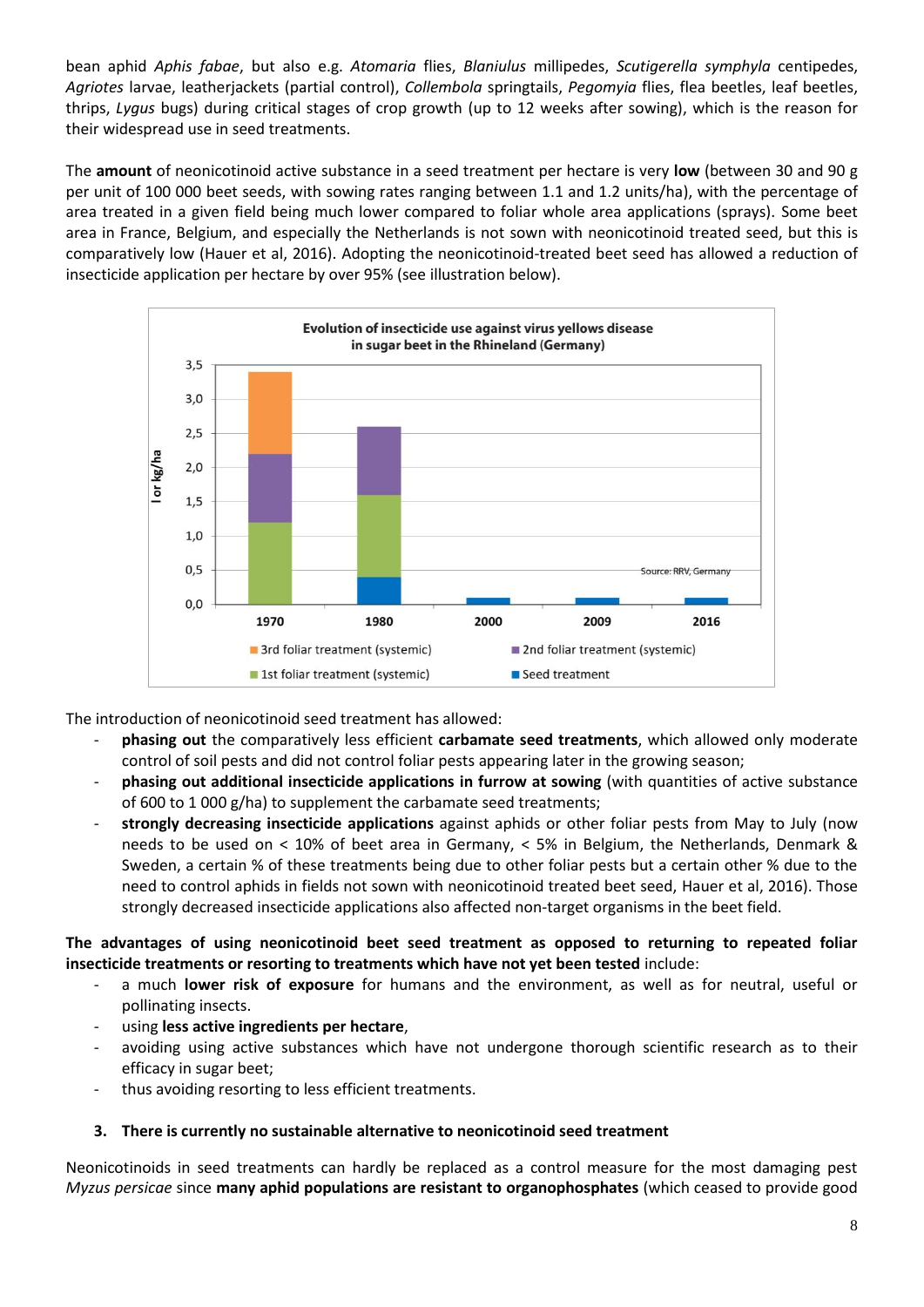control of *Myzus persicae* some 40 years ago), **carbamates** (most of which are no longer authorised anyway) and **pyrethroids** (whose efficacy currently ranges from 0 to 20%). The timeline below illustrates the development of resistance in *M. persicae* to different groups of insecticides. Resistance to neonicotinoids has so far not occurred in sugar beet cultivation<sup>2</sup>.



The control of aphids in sugar beet by spraying during the vegetation period (without neonicotinoids in seed treatments) is difficult because:

- the damage threshold to combat *M. persicae* is very low and, since spotting the green wingless aphids in the crop takes time, there is a lag before treatment is applied, which may be too late to prevent the crop from being infected with beet yellows (the benefit of the seed treatments is that they will provide protection for up to 12-14 weeks and will kill aphids immediately, limiting the spread of virus yellows);
- insecticide sprays during the vegetation period will not kill every aphid because these are typically hidden under leaves. Thus, spraying per se is not as efficient in controlling aphids as seed treatments with neonicotinoids.

This current lack of sustainable alternatives to neonicotinoid seed treatment in sugar beet has been confirmed by **A - The report** "**Neonicotinoids in European agriculture: Main applications, main crops and scope for alternatives**" published by CLM Research and Advice (an independent consultancy working in the field of sustainable farming and food and rural development) in September 2017, which concluded that for the main pests in sugar beet (flea beetle, pygmy mangold beetle, beet leaf miner, aphids, wireworms, leather jackets, springtails and thrips):

**no non-chemical alternatives are currently available**,

 $\overline{a}$ 

 **chemical alternatives are available but these pose a high risk for pollinators** and **have a high environmental impact**, not least because most of them are applied as spray and therefore more likely to directly affect non-target organisms (including the pests' natural enemies);

**B – The ANSES** (French Agency for Food, Environmental and Occupational Health & Safety) **intermediate opinion on the assessment weighing the risks and benefits of preparations based on neonicotinoids and their chemical & non-chemical alternatives**, published 9th March 2018, which concludes that:

- there are **no sufficiently effective & operational non-chemical alternatives against aphids & flies**;
- the **sole chemical alternatives are foliar applications** (which, apart from having a **far greater environmental impac**t, are **more difficult to position over time** and therefore **more uncertain in terms of efficacy**).

<sup>2</sup> According to the research paper from which the figure below has been quoted, *M. persicae* resistance to neonicotinoids is currently restricted to peach growing regions (where orchards are sprayed) in southern France, Spain and Italy. The same paper also notes that despite reliance on neonicotinoids, particularly for certain crops, which must over many years have exerted strong selection for resistance, it took 20 years for resistance to emerge (R81T mutation in the nAChR b1 subunit) that was sufficiently potent to result in control failure.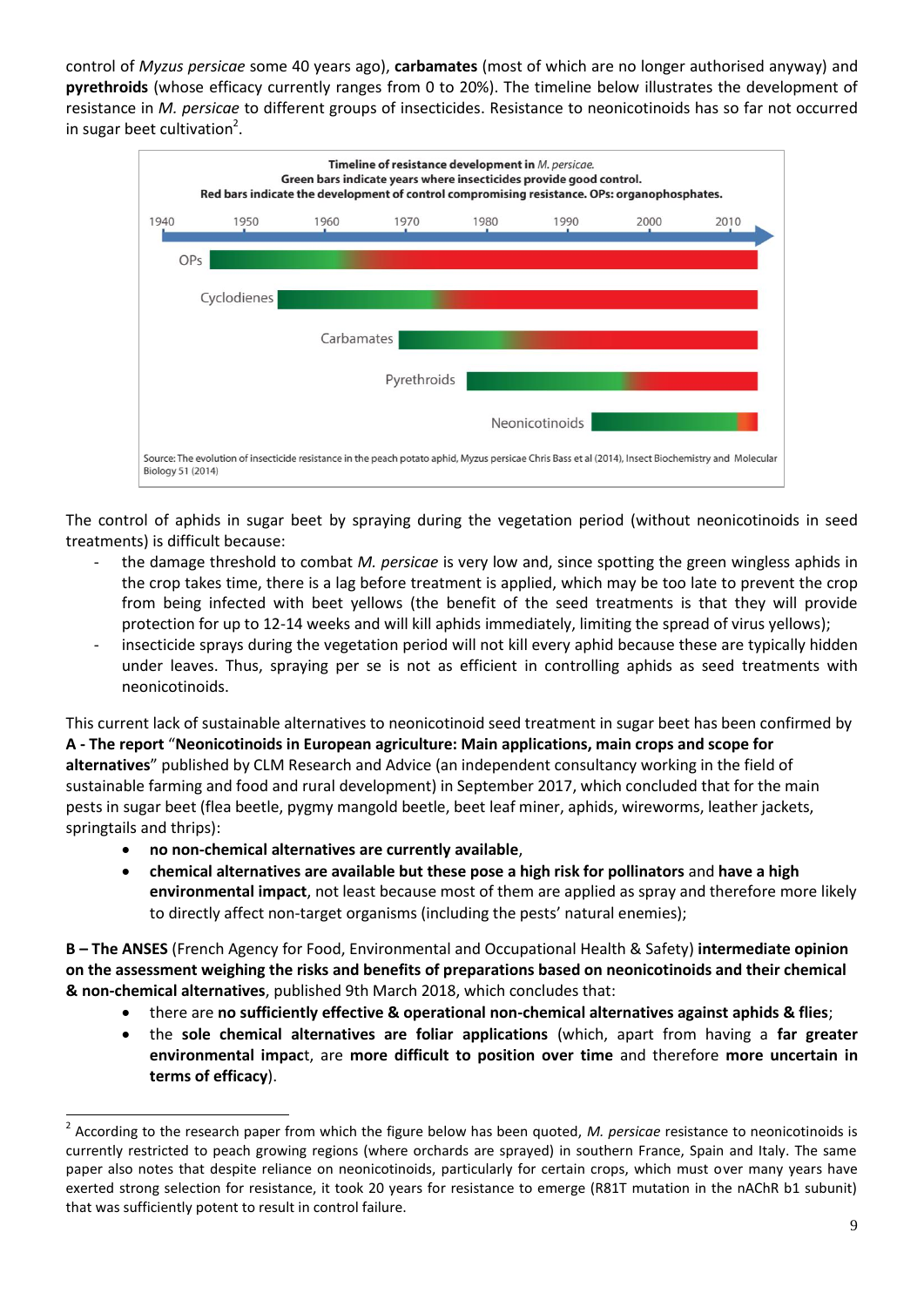# **4. Estimating the economic consequences if neonicotinoid seed treatment in sugar beet were banned**

The neonic beet seed treatment protects the plant during its first 12 weeks of growth, when it is most exposed to harmful insect pests, in particular – but not only - sucking insects (mainly green aphids Myzus *persicae*) which are vectors of the disease virus yellows in sugar beet. Recent farm trials carried out in France during this beet season 2017 (when beet was sown without neonic seed treatment), confirmed intense virus yellows in this first year without effective protection against the vectors of the disease, and thus a rapid spread of the virus in the event of a general ban neonics. According to work carried out by the French Beet Research Institute ITB, it is estimated that stopping the use of neonicotinoids in beet seed treatment would lead to an average **national yield loss of 12%** compared to the current level (around 10.5 t/ha). However, **in the regions which are particularly vulnerable to virus yellows epidemics due to mild winters** (Normandy and by extrapolation all EU regions close to the sea) and their favorable consequences for large aphid populations during in the early stages of beet growth, **yield losses can be up to 50% in the most affected plots**.

In other countries/regions, yield losses due to BYV alone in the absence of effective protection may be considerably higher (e.g. in Austria between 10 and 20%, in Belgium between 20 and 40%, in the Netherlands from 5 to 20% on 40 to 50% of beet area, in the UK up to 49%).

There is clearly to date no sustainable alternative to neonics in the effective control of aphids (as well as other insect pest, during the early stages of crop growth. The existing foliar insecticide treatments (pyrethroids and carbamates) would not contain the spread of the virus since the aphids are already highly resistant (over 80% of the population) to these substances. A study carried out by ANSES (French Agency for Food, Environmental and Occupational Health & Safety) in 2014 on 6 populations of *M. persicae* in oilseed rape showed that **all individuals are susceptible to neonicotinoids**, while **a very large majority of them had a double resistance to pyrethroids and carbamates**, casting a very serious doubt on the efficacy of these families of insecticides.

Moreover, the resulting increased instability in yield will endanger the efficiency of the whole sugar value chain. The ban of neonicotinoid seed treatment would thus jeopardize an entire sector that contributes positively to the EU agri-food and bioeconomy.

## **5. Conclusion**

As explained above, there is no justification for banning the use of neonicotinoids seed treatment in sugar beet growing because of environmental concerns. The risk of non-target organisms coming into contact with neonicotinoids from treated beet seed pellets is very low, firstly because the active substance is inside the beet pellet rather than on its surface and secondly because the sugar beet crop is not much in contact with non-target organisms, notably pollinators.

We therefore consider the use of neonicotinoids in pelleted sugar beet seeds the safest and most efficient way to protect individual plants of the sugar beet crop from areal pest (aphids etc…) and soil pests. Furthermore, we consider the current use of seed treatment in sugar beet to be safe and very low risk to non-target organisms, including pollinators.

References: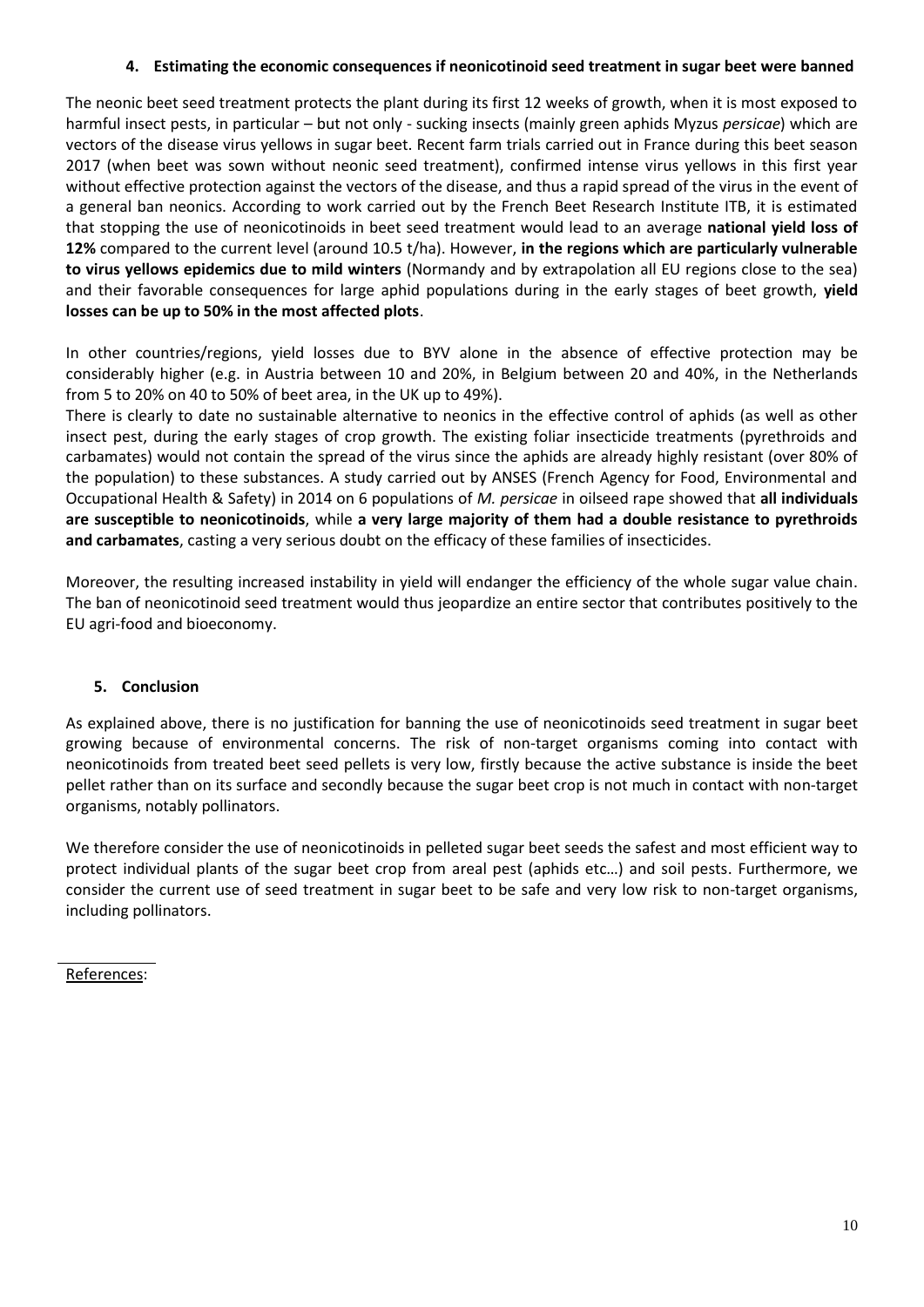- Nécessité de l'emploi des néonicotinoïdes dans la culture de la betterave sucrière telle que pratiquée actuellement et évaluation de l'impact de cette utilisation sur l'environnement, note documentaire technique de l'IRBAB, 28 septembre 2016
- Argumentaire technique de l'utilisation des traitements de semences à base de néonicotinoïdes en culture de betteraves sucrières, Dossier technique, ITB, June 2015
- EFSA Peer review of the pesticide risk assessment for the active substance imidacloprid in light of confirmatory data submitted, November 2016
- EFSA Peer review of the pesticide risk assessment for the active substance clothianidin in light of confirmatory data submitted, November 2016
- Hauer, M.; Hansen, A. L.; Manderyck, B.; Olsson, A.; Raaijmakers, E.; Hanse, B.; Stockfisch, N.; Märländer, B. (2017): Neonicotinoids in sugar beet cultivation in Central and Northern Europe: Efficacy and environmental impact of neonicotinoid seed treatments and alternative measures. Crop Prot. 93, 132-142. <http://www.sciencedirect.com/science/article/pii/S026121941630357X?via%3Dihub>
- The value of Neonicotinoid seed treatment in the European Union, by Steffen Noleppa & Thomas Hahn, for full report see [http://www.hffa.info/files/wp\\_1\\_13\\_1.pdf](http://www.hffa.info/files/wp_1_13_1.pdf) (NOTE: study commissioned by Bayer & Syngenta)
- Joachimsmeier, I., Pistorius, J., Heimbach, U., Schenke, D., Kirchner, W., Zwerger, P.,2012. Frequency and intensity of guttation events in different crops in Germany. Julius-Kühn-Archiv 437, 87e90
- Chris Bass, Alin M. Puinean, Christoph T. Zimmer, Ian Denholm, Linda M. Field, Stephen P. Foster, Oliver Gutbrod, Ralf Nauen, Russell Slater, Martin S. Williamson; Insect Biochemistry and Molecular Biology 51 (2014), 41-51, The evolution of insecticide resistance in the peach potato aphid, Myzus *persicae*, <http://dx.doi.org/10.1016/j.ibmb.2014.05.003>
- Kockelmann, A., Tilcher, R., Fischer, U., 2010. Seed production and processing. Sugar Tech. 12, 267e275.
- Baker et al, 2002: The effects of insecticide seed treatment on beneficial invertebrates in sugar beet, BCPC conference – Pests & Diseases 2002
- David Nuyttens et. al, 2013: Pesticide-laden dust emission and drift from treated seeds during seed drilling: a review
- Qi et al, 2004: Modelling virus yellows in sugar beet
- Bas Allema, Marije Hoogendoorn, Jeanne van Beek & Peter Leendertse: Neonicotinoids in European agriculture: Main applications, main crops and scope for alternatives, CLM Research and Advice, September 2017
- Attractiveness of agricultural crops to honeybees for the collection of nectar and/or pollen, Cgtb, 2015
- Attractiveness of Agricultural Crops to Pollinating Bees for the Collection of Nectar and/or Pollen, USDA, 2017
- [OECD Guidelines for the Testing](http://www.oecd-ilibrary.org/environment/oecd-guidelines-for-the-testing-of-chemicals_chem_guide_pkg-en;jsessionid=2f2gcm8c8876h.x-oecd-live-02) of Chemicals, 9th October 2017
- IfZ, 2017: Environmental behavior and risk evaluation of neonicotinoids in sugar beet Fact sheet
- Persistencia de clotianidina, imidacloprid y tiametoxam, en suelos tras el cultivo de remolacha azucarera y posterior cultivo no atrayente para los polinizadores. Informe Final, Instituto Tecnologico Agrario, Junta de Castilla y Léon (ITACyL), 30 November 2017
- Ythier, E.; 2014a: Determination of the residues of imidacloprid and its metabolites imidacloprid-5-hydroxy and imidacloprid-olefin in bee relevant matrices collected in a succeeding crop scenario with natural aged residues of imidacloprid - Field phase conducted with *Phacelia* and maize in northern France, part of Revised Addendum Draft Assessment Report (DAR) on imidacloprid prepared by the rapporteur Member State (RMS) Germany, confirmatory data Bayer CropScience, July 2016.
- Ythier, E.; 2014b: Determination of the residues of imidacloprid and its metabolites imidacloprid-5-hydroxy and imidacloprid-olefin in bee relevant matrices collected in a succeeding crop scenario with natural aged residues of imidacloprid - Field phase conducted with winter oil seed rape, *Phacelia* and maize in northern France, part of Revised Addendum Draft Assessment Report (DAR) on imidacloprid prepared by the RMS Germany, confirmatory data Bayer CropScience, July 2016.
- Ythier, E.; 2014c: Determination of the residues of imidacloprid and its metabolites imidacloprid-5-hydroxy and imidacloprid-olefin in bee relevant matrices collected in a succeeding crop scenario with natural aged residues of imidacloprid - Field phase conducted with *Phacelia* and maize in northern France, part of Revised Addendum Draft Assessment Report (DAR) on imidacloprid prepared by the RMS Germany, confirmatory data Bayer CropScience, July 2016.